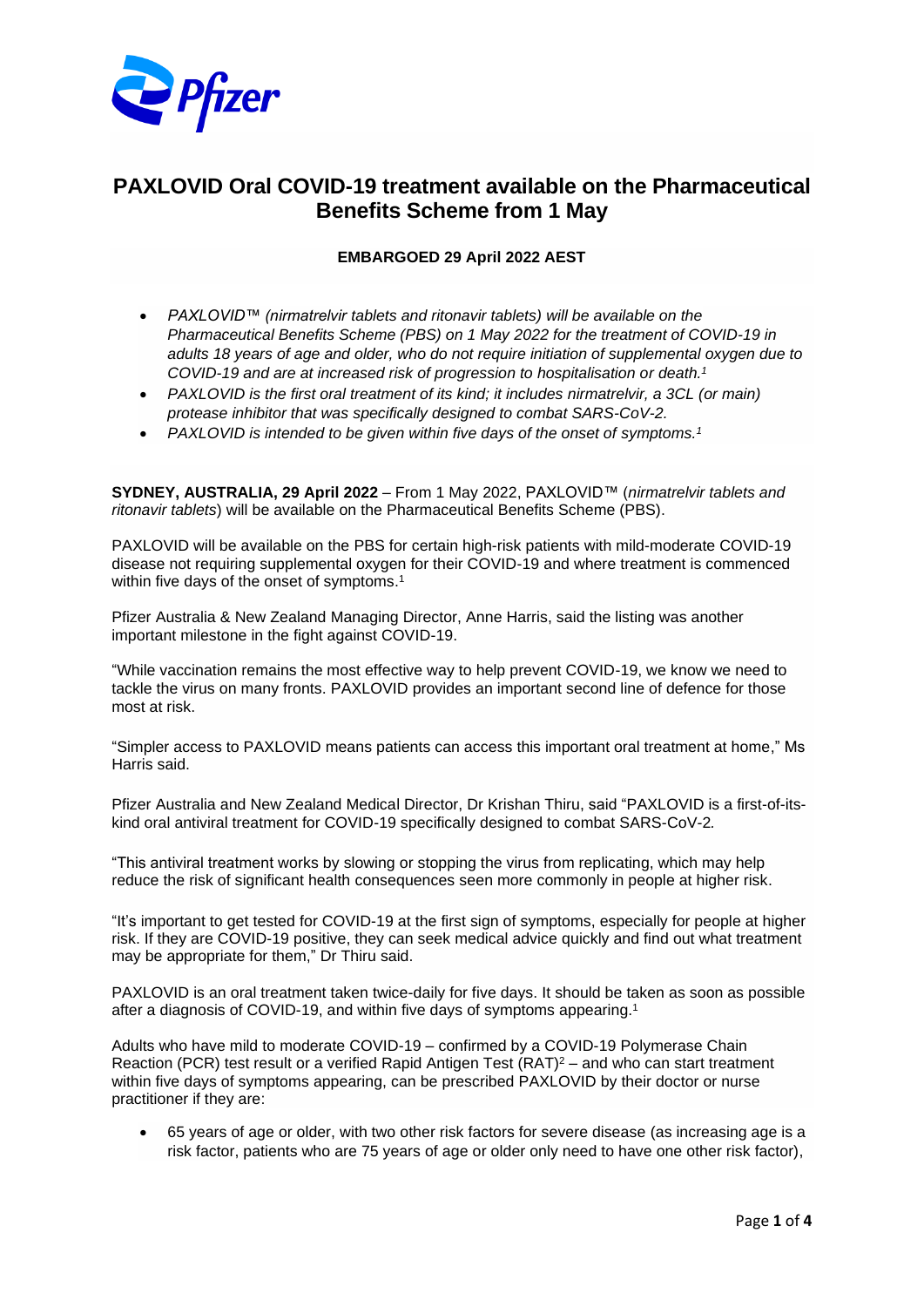

- Aboriginal or Torres Strait Islander, and are 50 years of age or older with two other risk factors for severe disease, or
- moderately to severely immunocompromised.<sup>2</sup>

PAXLOVID was provisionally approved by the Therapeutic Goods Administration (TGA) on 18 January 2022, for the treatment of adults with COVID-19 who do not require initiation of oxygen and who are at increased risk of progression to hospitalisation or death.

#### **PBS Information:** Authority Required (STREAMLINED). Category: GENERAL – General Schedule (Code GE). For verified SARS-CoV-2 infection. Treatment must be initiated within 5 days of symptom onset. **Refer to PBS Schedule for full authority information.**

This medicine is subject to additional monitoring. This will allow quick identification of new safety information. Patients can help by reporting any side effects they may get. Patients can report side effects to their doctor, or directly at [www.tga.gov.au/reporting-problems.](http://www.tga.gov.au/reporting-problems)

For more information on PAXLOVID, consult a healthcare professional.

The Consumer Medicines Information leaflet is available from: [CMI: PAXLOVID™ \(tga.gov.au\).](https://www.tga.gov.au/sites/default/files/paxlovid-cmi.pdf)

#### **About PAXLOVID™ (nirmatrelvir tablets and ritonavir tablets)**

PAXLOVID is a SARS-CoV-2 main protease (MP<sup>ro</sup>) inhibitor (also known as SARS-CoV-2 3CL protease inhibitor) therapy. It was developed to be administered orally so that it can be prescribed at the first sign of infection or, pending clinical success of the rest of the EPIC development program and subject to regulatory authorisation, at first awareness of an exposure – potentially helping patients avoid severe illness (which can lead to hospitalisation and death) or avoid disease development following contact with a household member who contracts COVID-19. Nirmatrelvir, which was developed originated in Pfizer laboratories, is designed to block the activity of the  $M<sup>pro</sup>$ , an enzyme that the coronavirus needs to replicate. Co-administration with a low dose of ritonavir helps slow the metabolism, or breakdown, of nirmatrelvir in order for it to remain active in the body for longer periods of time at higher concentrations to help combat the virus.

Nirmatrelvir is designed to inhibit viral replication at a stage known as proteolysis, which occurs before viral RNA replication. In preclinical studies, nirmatrelvir did not demonstrate evidence of mutagenic DNA interactions.

Current variants of concern can be resistant to treatments that work by binding to the spike protein found on the surface of the SARS-CoV-2 virus. PAXLOVID, however, works intracellularly by binding to the highly conserved M<sup>pro</sup> of the SARS-CoV-2 virus to inhibit viral replication. Nirmatrelvir has shown consistent *in vitro* antiviral activity against earlier and current variants of concern (i.e., Alpha, Beta, Delta, Gamma, Lambda, Mu, and Omicron).

PAXLOVID is generally administered at a dose of 300 mg (two 150 mg tablets) of nirmatrelvir with one 100 mg tablet of ritonavir, given twice-daily for five days. One carton contains five blister packs of PAXLOVID, as co-packaged nirmatrelvir tablets with ritonavir tablets, providing all required doses for a full five-day treatment course.

#### **Our Commitment to Equitable Access**

Pfizer is committed to working toward equitable access to PAXLOVID for all people, aiming to deliver safe and effective antiviral therapeutics as soon as possible and at an affordable price. During the pandemic, Pfizer will offer its oral therapy through a tiered pricing approach, pending country authorisation or approval, based on the income level of each country to promote equity of access across the globe. High and upper-middle income countries will pay more than lower income countries.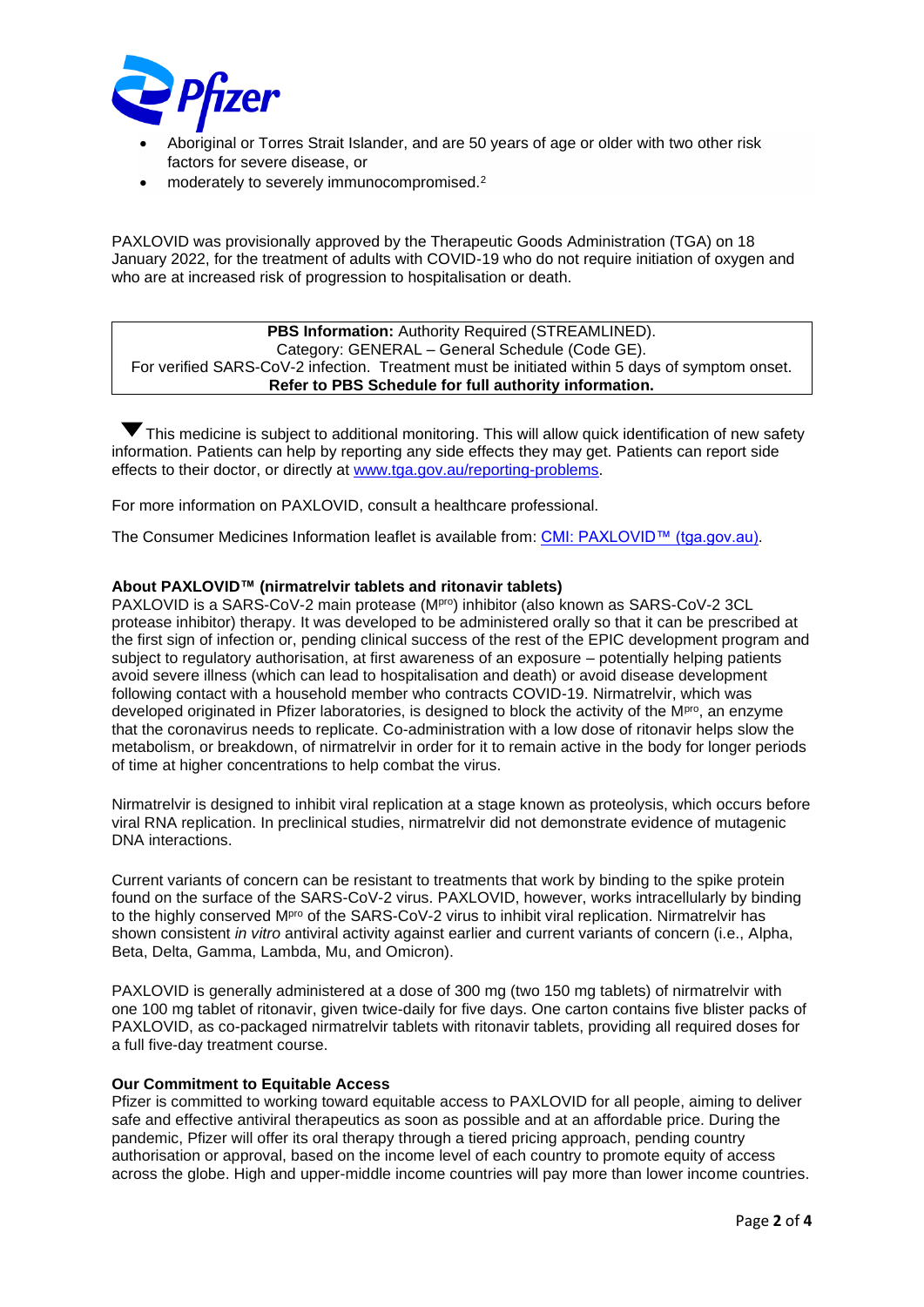

Pfizer continues to invest to support the manufacturing and distribution of PAXLOVID, including exploring potential contract manufacturing options. As a result of these efforts, Pfizer has raised its production projections, with the ability to produce up to 120 million courses of treatment by the end of 2022, pending global demand.

The company has initiated bilateral outreach to more than 100 countries around the world and has entered into agreements with multiple countries. Additionally, Pfizer has signed a voluntary license agreement with the Medicines Patent Pool (MPP) for its oral treatment to help expand access, pending country regulatory authorisation or approval, in 95 low- and middle-income countries that account for approximately 53% of the world's population.

## **About Pfizer: Breakthroughs That Change Patients' LivesTM**

At Pfizer, we apply science and our global resources to bring therapies to people that extend and significantly improve their lives. We strive to set the standard for quality, safety and value in the discovery, development and manufacture of health care products, including innovative medicines and vaccines. Every day, Pfizer colleagues work across developed and emerging markets to advance wellness, prevention, treatments and cures that challenge the most feared diseases of our time. Consistent with our responsibility as one of the world's premier innovative biopharmaceutical companies, we collaborate with health care providers, governments and local communities to support and expand access to reliable, affordable health care around the world. For more than 170 years, we have worked to make a difference for all who rely on us. For more information, please visit: www.pfizer.com.au

#### **Disclosure Notice**

The information contained in this release is as of 29 April 2022. Pfizer assumes no obligation to update forward-looking statements contained in this release as the result of new information or future events or developments.

This statement contains forward-looking information about Pfizer's efforts to combat COVID-19 and PAXLOVID (including a Phase 2/3 study in paediatric patients, a potential age-appropriate formulation for three additional planned cohorts of younger than 6 years old, qualitative assessments of available data, potential benefits, expectations for clinical trials, advance purchase agreements and an agreement with MPP, efforts toward equitable access, the anticipated timing of data readouts, regulatory submissions, regulatory approvals or authorisations, potential to maintain antiviral activity against current variants of concern, planned investment and anticipated manufacturing, distribution and supply), involving substantial risks and uncertainties that could cause actual results to differ materially from those expressed or implied by such statements. Risks and uncertainties include, among other things, the uncertainties inherent in research and development, including the ability to meet anticipated clinical endpoints, commencement and/or completion dates for clinical trials, regulatory submission dates, regulatory approval dates and/or launch dates, as well as risks associated with preclinical and clinical data, including the possibility of unfavourable new preclinical, clinical or safety data and further analyses of existing preclinical, clinical or safety data, including the risk that final results from EPIC-SR could differ from the interim data; the ability to produce comparable clinical or other results including efficacy, safety and tolerability profile observed to date, in additional studies or in larger, more diverse populations following commercialisation; the ability of PAXLOVID to maintain efficacy against emerging virus variants; the risk that serious and unexpected adverse events may occur that have not been previously reported with PAXLOVID use; the risk that preclinical and clinical trial data are subject to differing interpretations and assessments, including during the peer review/publication process, in the scientific community generally, and by regulatory authorities; whether regulatory authorities will be satisfied with the design of and results from these and any future preclinical and clinical studies; whether and when any drug applications or submissions to request emergency use or conditional marketing authorisation for any potential indications for PAXLOVID may be filed in particular jurisdictions and if obtained, whether or when such emergency use authorisation or licenses will expire or terminate; whether and when regulatory authorities in any jurisdictions may approve any applications or submissions for PAXLOVID that may be pending or filed (including a potential new drug application submission in the U.S. and submissions in other jurisdictions), which will depend on myriad factors, including making a determination as to whether the product's benefits outweigh its known risks and determination of the product's efficacy and, if approved, whether it will be commercially successful; decisions by regulatory authorities